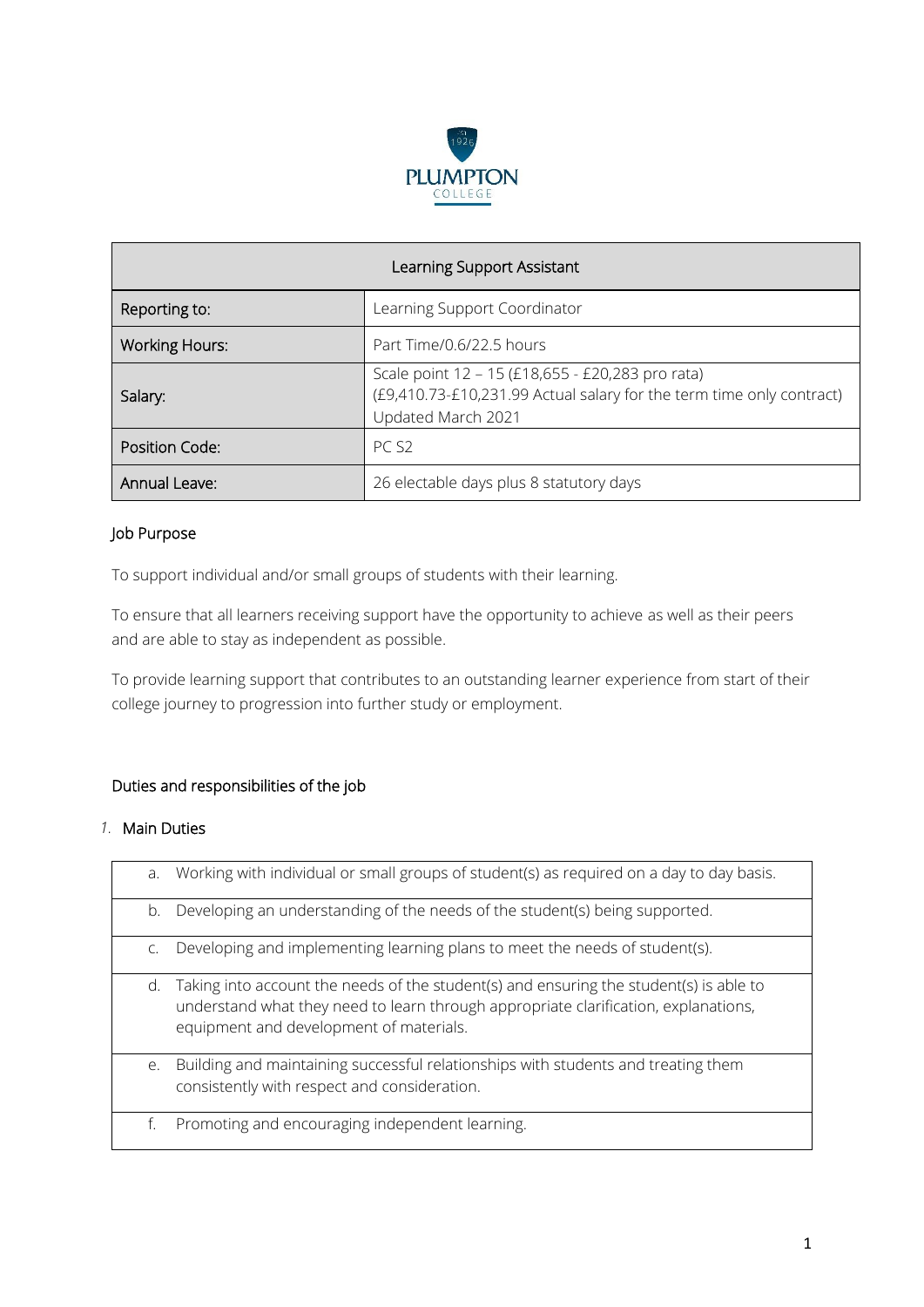g. Acting as an advocate for the student(s) to ensure their views are expressed clearly and accurately. h. Reinforcing learning, keeping student(s) on task and building motivation. i. Assisting student(s) with physical needs. j. Supporting student(s) with reading and writing, in class, during private study and in exams / controlled assessments. k. Helping students to record work in an appropriate way

### In relation to Teaching and Learning

|    | a. To model good practice for the student(s) with respect to learning and behaviour.       |
|----|--------------------------------------------------------------------------------------------|
|    | b. To have formal and/or informal meetings with teachers to contribute to planning         |
|    | lessons/activities as necessary                                                            |
|    | c. To participate as a member of appropriate programme teams, including attending          |
|    | meetings as requested and briefings in the morning.                                        |
|    | d. To liaise with administration staff regarding any necessary preparation and up-to-date  |
|    | maintenance of Programme Master Files.                                                     |
| e. | To take registers for all sessions and ensure that absences are reported.                  |
| f. | In line with the College's QA guidelines, to prepare and maintain schemes of work (records |
|    | of work) as required, assessment records and provide feedback to student(s) and the        |
|    | Programme Leader.                                                                          |
| g. | To adhere to the College Safety Policy, ensuring that appropriate safety standards are     |
|    | maintained during all College activities.                                                  |

# Supporting the Programme Manager

| а. | Preparation of materials for audit, verification and inspection.                                                                                                                |
|----|---------------------------------------------------------------------------------------------------------------------------------------------------------------------------------|
|    | b. Participating in, and contributing to, activities involving the recruitment and selection of<br>students, and marketing and promotional activities on behalf of the College. |
|    | Maintaining effective communication with other staff, including attendance at curriculum<br>area and staff meetings.                                                            |

# Continuous Professional Development

|  | a. To acquire and maintain professional knowledge, understanding and skills.               |
|--|--------------------------------------------------------------------------------------------|
|  | b. To participate in the College's appraisal scheme and make any required improvement(s) / |
|  | development(s) within the specified time period.                                           |
|  |                                                                                            |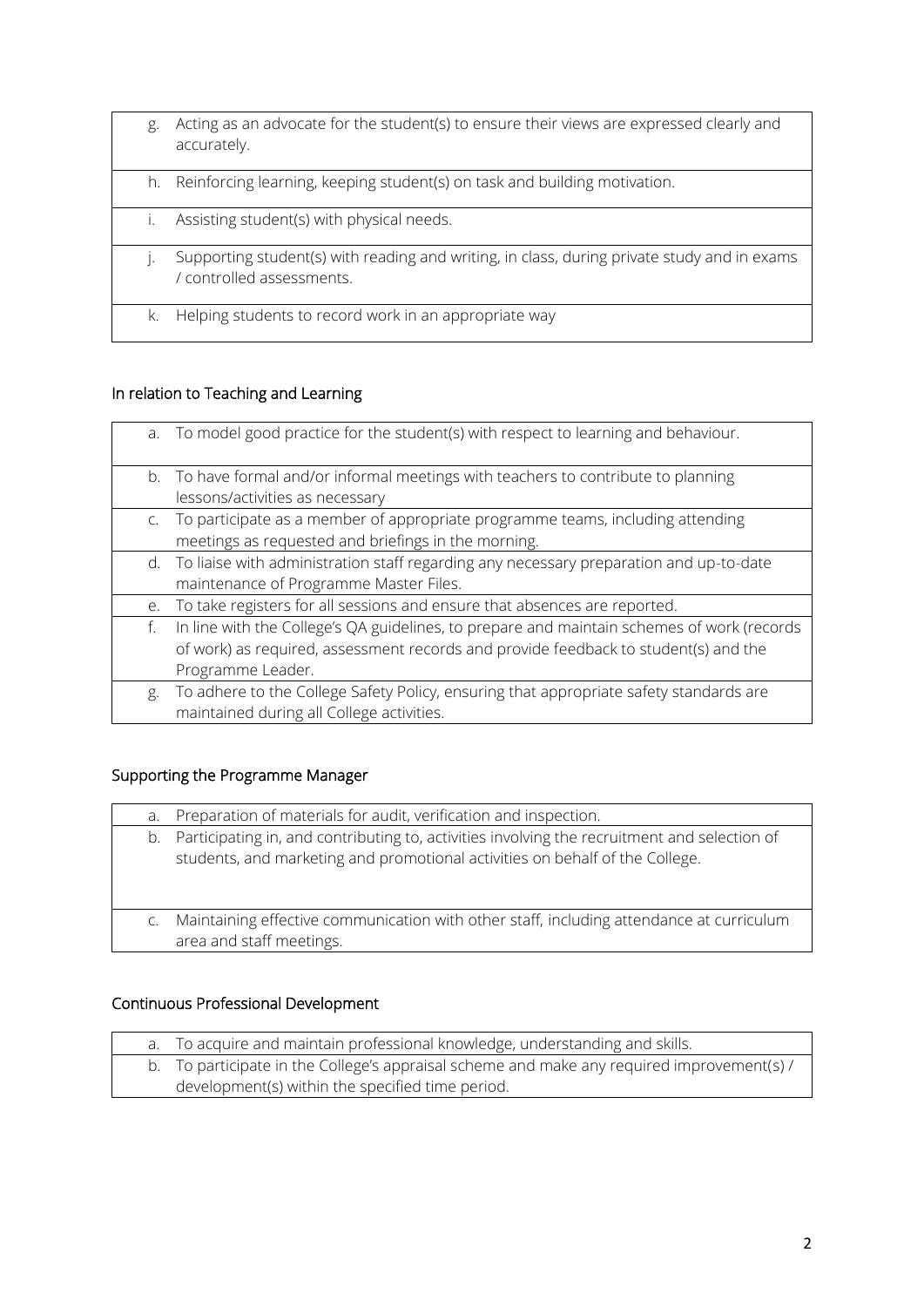### Other Duties

|  | a. Undertake any other reasonable duties from time to time as requested by the Principal, |
|--|-------------------------------------------------------------------------------------------|
|  | Head of Department, or Senior Management.                                                 |
|  | b. To undertake such other duties commensurate with the grade of the post as may          |
|  | reasonably be required.                                                                   |

# Qualifications / Skills / Knowledge / Qualities

It is crucial that the successful candidate shares our student focussed values, equality of opportunity and parity of esteem for staff and students.

At Plumpton College we are:

- Ambitious and Progressive
- Enterprising
- Professional
- Passionate about everything we do
- Supportive

| Essential criteria for the post |                                                                                        |
|---------------------------------|----------------------------------------------------------------------------------------|
|                                 |                                                                                        |
| a.                              | Experience of working with young people experiencing with Social, Emotional and Mental |
|                                 | Health needs and challenging behaviour.                                                |
| b.                              | Good interpersonal skills with the ability to develop and maintain positive working    |
|                                 | relationships with people                                                              |
| $\mathsf{C}$ .                  | Excellent written and verbal communication and IT Skills                               |
| d.                              | Minimum Level 2 in literacy and numeracy                                               |
| e.                              | Experience of working with learners with SEND                                          |
| Desirable criteria              |                                                                                        |
| a.                              | Learning Support or similar qualification                                              |
| b.                              | Welfare, pastoral and/or safeguarding experience                                       |